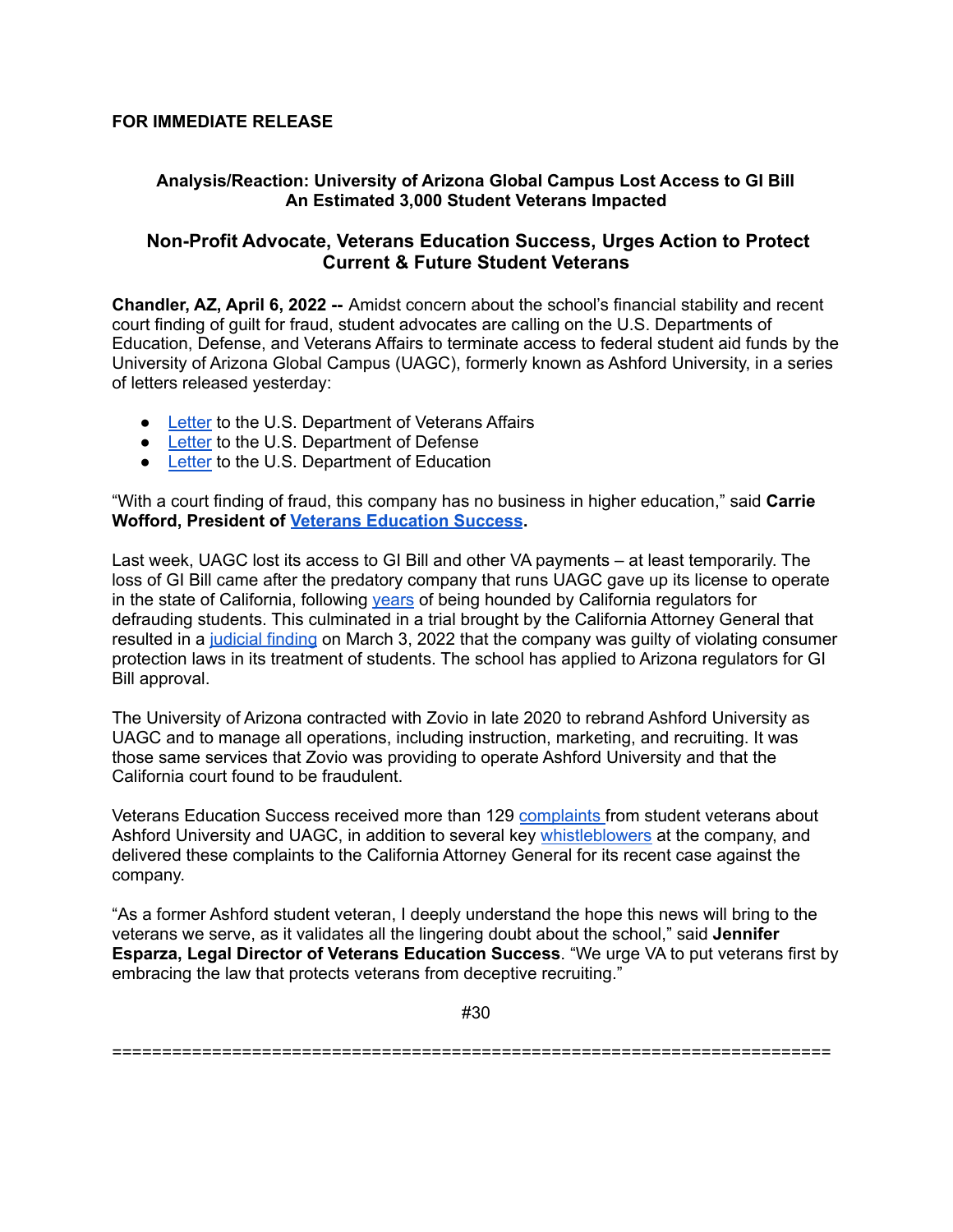# **MORE BACKGROUND ON UAGC| ZOVIO | ASHFORD**

- UAGC currently enrolls approximately 28,000 [students](https://www.azcentral.com/story/news/local/arizona-education/2022/03/08/ashford-university-zovio-fined-university-arizona-acquisition-unaffected/9425487002/) approximately 3,000 GI Bill beneficiaries and almost 11,000 students using military tuition assistance from the U.S. Department of Defense (DoD).
- These enrollments resulted in **VA paying more than \$31 million in GI Bill funds to UAGC in fiscal year 2020,** according to VA's GI Bill [Comparison](https://www.va.gov/education/gi-bill-comparison-tool/institution/21123205) Tool, and **more than \$26 million in DoD Tuition Assistance**, according to DoD's [TADECIDE.](https://www.dodmou.com/TADECIDE/InstitutionDetails?opeidNumber=00188100)

#### **Student Outcomes Comparison from the U.S. Department of Education's College Scorecard**

|                                            | <b>UAGC/Ashford University</b> | <b>University of Arizona</b> |
|--------------------------------------------|--------------------------------|------------------------------|
| Return to School Full-Time<br>after Year 1 | 24%                            | 82%                          |
| <b>Graduate Within 8 Years</b>             | 22%                            | 63%                          |
| <b>Withdraw After 8 Years</b>              | 47%                            | 9%                           |
| <b>Transfer After 8 Years</b>              | 31%                            | <b>28%</b>                   |

# **FACT SHEET: OVERVIEW OF UAGC'S ACTIONS – COURT DECISION IN MARCH 2022**

The San Diego Superior Court issued a 47-page [decision](https://oag.ca.gov/system/files/attachments/press-docs/37-2018-00046134-CU-MC-CTL_ROA-696_03-03-22_Statement_of_Decision_1646669688827.pdf) on March 3, 2022, against Zovio (the company that contracts with the University of Arizona to run UAGC) and Ashford University for violating the California Unfair Competition Law and the California False Advertising Law. The Court found:

- Students were misled about their ability to obtain careers that require licensure after graduating from Ashford, such as teaching, nursing, and social work. For instance, students were falsely promised that their degree would allow them to become teachers, but, in fact, Ashford degrees do not qualify its graduates to obtain the necessary license for most teaching positions. (Order pp. 17-20)
- Students were lied to about the cost of its degrees and the true amount of financial aid available to pay for the tuition, and it downplayed the amount of debt students would be taking out. (Order pp. 20-24)
- Students were deceived about the true pace and time commitment of Ashford's degrees compared to other colleges. Admissions staff routinely described the programs as "accelerated," which the school admitted was inaccurate. (Order pp. 24-25)
- Students were lied to about their ability to transfer credits into and out of Ashford and "knew it was misleading to promise or imply credit would transfer." For example, the court found that "admissions counselors routinely made inaccurate promises that students' prior credits or life experience would transfer before the student received an accurate evaluation from the school." (Order pp. 25-26)